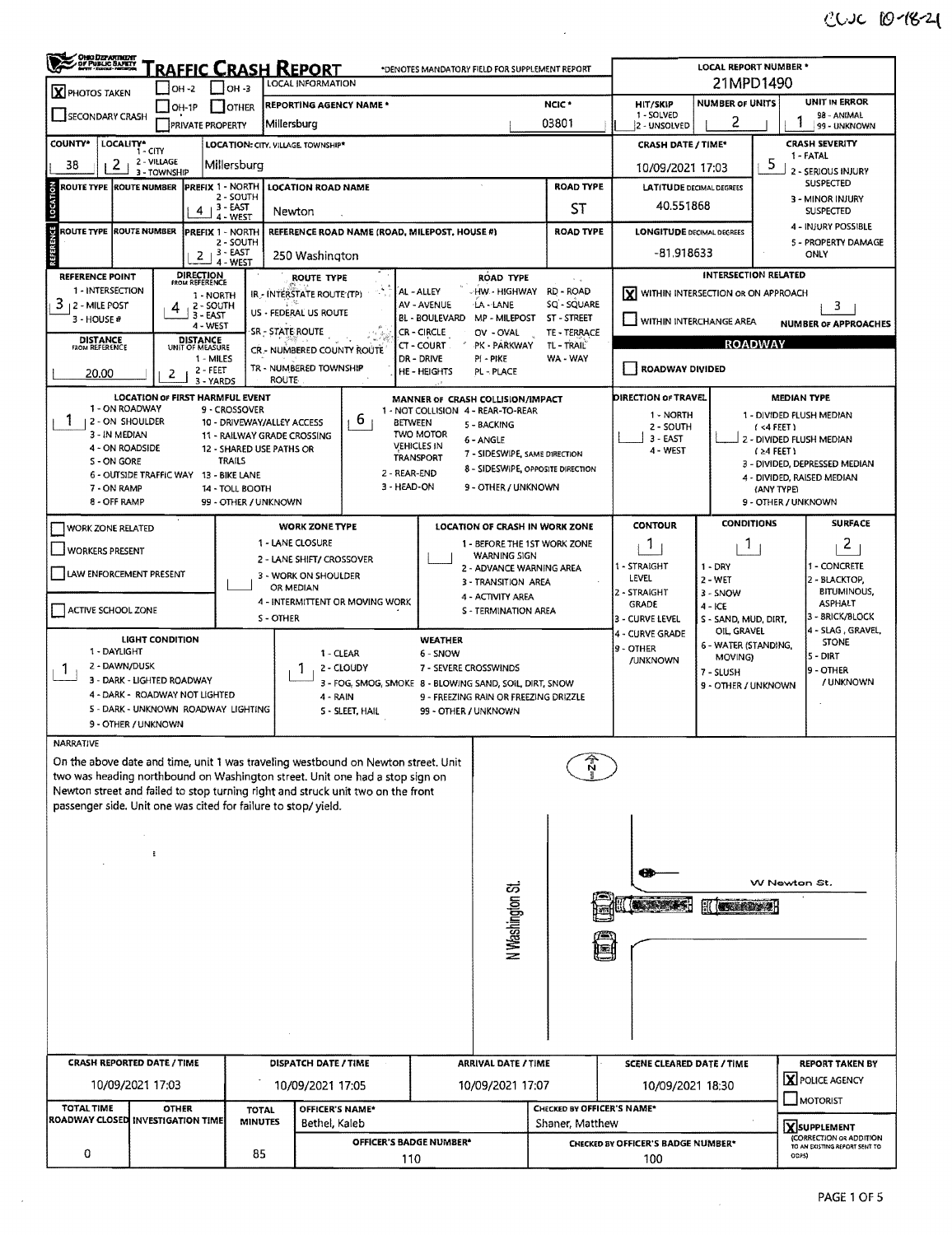|                                       |                                                            |                                                                        |                                                                         |                      |                                                         |                                                                               |                    | <b>LOCAL REPORT NUMBER</b>                                    |
|---------------------------------------|------------------------------------------------------------|------------------------------------------------------------------------|-------------------------------------------------------------------------|----------------------|---------------------------------------------------------|-------------------------------------------------------------------------------|--------------------|---------------------------------------------------------------|
|                                       | <b>OHO DEPARTMENT</b><br>OF PUBLIC BAPETT                  |                                                                        |                                                                         |                      |                                                         |                                                                               |                    | 21MPD1490                                                     |
| UNIT <sub>#</sub>                     | OWNER NAME: LAST, FIRST, MIDDLE (CI SAME AS DRIVER)        |                                                                        |                                                                         |                      |                                                         | OWNER PHONE: INCLUDE AREA CODE (E) SAME AS DRIVER)                            |                    | DAMAGE                                                        |
|                                       | U.S. POST OFFICE.                                          |                                                                        |                                                                         |                      | 800-275-8777                                            |                                                                               |                    | DAMAGE SCALE                                                  |
|                                       | OWNER ADDRESS: STREET, CITY, STATE, ZIP ( C SAME AS DAVER) |                                                                        |                                                                         |                      |                                                         |                                                                               | 1 - NONE           | 3 - FUNCTIONAL DAMAGE                                         |
| Z,                                    | S6 S WASHINGTON ST. MILLERSBURG, OH. 44654                 |                                                                        |                                                                         |                      |                                                         |                                                                               | 2 - MINOR DAMAGE   | 4 - DISABLING DAMAGE                                          |
|                                       | COMMERCIAL CARRIER: NAME, ADDRESS, CITY, STATE, ZIP        |                                                                        |                                                                         |                      |                                                         | COMMERCIAL CARRIER PHONE: INCLUDE AREA COOE                                   |                    | 9 - UNKNOWN                                                   |
|                                       |                                                            |                                                                        |                                                                         |                      |                                                         |                                                                               |                    | DAMAGED AREA(S)<br>INDICATE ALL THAT APPLY                    |
|                                       | LP STATE   LICENSE PLATE #                                 |                                                                        | <b>VEHICLE IDENTIFICATION #</b>                                         |                      | <b>VEHICLE YEAR</b>                                     | <b>VEHICLE MAKE</b>                                                           |                    |                                                               |
| OН                                    | 3307250                                                    |                                                                        | 1GBCS10A3P2915191                                                       |                      | 1993                                                    | <b>GRUMMAN</b>                                                                |                    |                                                               |
| <b>INSURANCE</b><br><b>J</b> verified | <b>INSURANCE COMPANY</b>                                   |                                                                        | <b>INSURANCE POLICY #</b>                                               |                      | <b>COLOR</b><br>WHI                                     | <b>VEHICLE MODEL</b><br><b>OTHER/UNKNOWN</b>                                  |                    |                                                               |
|                                       | <b>TYPE OF USE</b>                                         |                                                                        | US DOT #                                                                |                      | TOWED BY: COMPANY NAME                                  |                                                                               |                    |                                                               |
| COMMERCIAL                            | <b>Y</b> GOVERNMENT                                        | IN EMERGENCY                                                           |                                                                         |                      |                                                         |                                                                               |                    |                                                               |
| INTERLOCK                             |                                                            | <b>RESPONSE</b><br># OCCUPANTS                                         | VEHICLE WEIGHT GVWR/GCWR                                                |                      | <b>HAZARDOUS MATERIAL</b><br>MATERIAL                   |                                                                               |                    |                                                               |
| DEVICE<br><b>EQUIPPED</b>             | HIT/SKIP UNIT                                              |                                                                        | $1 - 510K$ LBS.<br>2 - 10.001 - 26K LBS.                                |                      | <b>CLASS #</b><br>RELEASED                              | PLACARD ID#                                                                   |                    |                                                               |
|                                       |                                                            |                                                                        | $3 - 26K$ LBS.                                                          |                      | PLACARD                                                 |                                                                               |                    |                                                               |
|                                       | 1 - PASSENGER CAR<br>2 - PASSENGER VAN                     | 6 - VAN (9-15 SEATS)<br>7 - MOTORCYCLE 2-WHEELED                       | 12 - GOLF CART<br>13 - SNOWMOBILE                                       |                      | 18 - LIMO (LIVERY VEHICLE)<br>19 - BUS (16+ PASSENGERS) | 23 - PEDESTRIAN/SKATER<br>24 - WHEELCHAIR (ANY TYPE)                          |                    |                                                               |
|                                       | (MINIVAN)                                                  | <b>B - MOTORCYCLE 3-WHEELED</b>                                        | 14 - SINGLE UNIT                                                        | 20 - OTHER VEHICLE   |                                                         | 25 - OTHER NON-MOTORIST                                                       |                    |                                                               |
|                                       | UNIT TYPE 3 - SPORT UTIUTY<br>VEHICLE                      | 9 - AUTOCYCLE<br>10 - MOPED OR MOTORIZED                               | TRUCK<br>15 SEMI-TRACTOR                                                | 21 - HEAVY EQUIPMENT |                                                         | 26 - BICYCLE                                                                  |                    |                                                               |
|                                       | 4 - PICK UP                                                | <b>BICYCLE</b>                                                         | 16 - FARM EQUIPMENT                                                     |                      | 22 - ANIMAL WITH RIDER OR<br>ANIMAL-DRAWN VEHICLE       | 27 - TRAIN<br>99 - UNKNOWN OR HIT/SKIP                                        |                    |                                                               |
|                                       | 5 - CARGO VAN<br>(ATV/UTV)                                 | 11 - ALL TERRAIN VEHICLE                                               | 17 - MOTORHOME                                                          |                      |                                                         |                                                                               |                    |                                                               |
|                                       | # OF TRAILING UNITS                                        |                                                                        |                                                                         |                      |                                                         |                                                                               |                    | 12                                                            |
| <b>AEHICTE</b>                        | WAS VEHICLE OPERATING IN AUTONOMOUS                        |                                                                        | 0 - NO AUTOMATION                                                       |                      | 3 - CONDITIONAL AUTOMATION 9 - UNKNOWN                  |                                                                               |                    | 12                                                            |
|                                       | MODE WHEN CRASH OCCURRED?                                  | 0                                                                      | 1 - DRIVER ASSISTANCE                                                   |                      | 4 - HIGH AUTOMATION                                     |                                                                               |                    |                                                               |
| ۷                                     | 1-YES 2-NO 9-OTHER/UNKNOWN                                 |                                                                        | AUTONOMOUS 2 - PARTIAL AUTOMATION S - FULL AUTOMATION                   |                      |                                                         |                                                                               |                    |                                                               |
|                                       | 1 - NONE                                                   | MODE LEVEL<br><b>6 - BUS - CHARTER/TOUR</b>                            | 11 - FIRE                                                               | 16 - FARM            |                                                         | 21 - MAIL CARRIER                                                             |                    |                                                               |
|                                       | 2 - TAXI                                                   | 7 - BUS - INTERCITY                                                    | 12 - MILITARY                                                           |                      | 17 - MOWING                                             | 99 - OTHER / UNKNOWN                                                          |                    |                                                               |
| 21                                    | 3 - ELECTRONIC RIDE<br><b>SHARING</b>                      | 8 - BUS - SHUTTLE                                                      | 13 - POLICE                                                             |                      | 18 - SNOW REMOVAL                                       |                                                                               |                    |                                                               |
| SPECIAL                               | <b>FUNCTION 4 - SCHOOL TRANSPORT</b>                       | 9 - BUS - OTHER<br>10 - AMBULANCE                                      | 14 - PUBLIC UTILITY<br>15 - CONSTRUCTION EQUIP.                         |                      | 19 - TOWING<br>20 - SAFETY SERVICE                      |                                                                               |                    |                                                               |
|                                       | S - BUS - TRANSIT/COMMUTER                                 |                                                                        |                                                                         |                      | <b>PATROL</b>                                           |                                                                               |                    | 12                                                            |
|                                       | 1 - NO CARGO BODY TYPE                                     | 4 - LOGGING                                                            | 7 - GRAIN/CHIPS/GRAVEL                                                  | 11 - DUMP            |                                                         | 99 - OTHER / UNKNOWN                                                          |                    |                                                               |
| ь<br>CARGO                            | / NOT APPLICABLE<br>$2 - 8US$                              | S - INTERMODAL<br><b>CONTAINER CHASSIS</b>                             | 8 - POLE                                                                |                      | 12 - CONCRETE MIXER                                     |                                                                               |                    |                                                               |
| <b>BODY</b>                           | 3 - VEHICLE TOWING                                         | 6 - CARGOVAN                                                           | 9 - CARGO TANK<br>10 - FLAT BED                                         |                      | 13 - AUTO TRANSPORTER<br>14 - GARBAGE/REFUSE            |                                                                               |                    | II J.E<br>9<br>9<br>11 T                                      |
| <b>TYPE</b>                           | ANOTHER MOTOR VEHICLE                                      | /ENCLOSED BOX                                                          |                                                                         |                      |                                                         |                                                                               |                    | ⊕                                                             |
|                                       | 1 - TURN SIGNALS<br>2 - HEAD LAMPS                         | 4 - BRAKES<br>5 - STEERING                                             | 7 - WORN OR SLICK TIRES<br><b>B - TRAILER EQUIPMENT</b>                 |                      | 9 - MOTOR TROUBLE<br>10 - DISABLED FROM PRIOR           | 99 - OTHER / UNKNOWN                                                          |                    |                                                               |
| <b>VEHICLE</b>                        | 3 - TAIL LAMPS                                             | <b>6 - TIRE BLOWOUT</b>                                                | DEFECTIVE                                                               |                      | <b>ACCIDENT</b>                                         |                                                                               |                    |                                                               |
| <b>DEFECTS</b>                        |                                                            |                                                                        |                                                                         |                      |                                                         |                                                                               | NO DAMAGE[0]       | U-UNDERCARRIAGE [14]                                          |
|                                       | 1 - INTERSECTION -<br>MARKED CROSSWALK                     | 4 - MIDBLOCK -<br>MARKED CROSSWALK                                     | 7 - SHOULDER/ROADSIDE                                                   |                      | 10 - DRIVEWAY ACCESS                                    | 99 - OTHER / UNKNOWN                                                          | $\Box$ -TOP [13]   | $\Box$ - ALL AREAS [ 15 ]                                     |
| NON-                                  | 2 - INTERSECTION -                                         | 5 - TRAVEL LANE -                                                      | <b>B - SIDEWALK</b>                                                     |                      | 11 - SHARED USE PATHS<br>OR TRAILS                      |                                                                               |                    |                                                               |
| MOTORIST<br><b>LOCATION</b>           | UNMARKED CROSSWALK<br>3 - INTERSECTION - OTHER             | <b>OTHER LOCATION</b><br>6 - BICYCLE LANE                              | 9 - MEDIAN/CROSSING<br><b>ISLAND</b>                                    |                      | 12 - FIRST RESPONDER<br>AT INCIDENT SCENE               |                                                                               |                    | $\Box$ - UNIT NOT AT SCENE [ 16 ]                             |
|                                       | 1 - NON-CONTACT                                            | 1 - STRAIGHT AHEAD                                                     | - LEAVING TRAFFIC                                                       |                      | 15 - WALKING, RUNNING,                                  | 21 - STANDING OUTSIDE                                                         |                    | INITIAL POINT OF CONTACT                                      |
|                                       | 2 - NON-COLLISION                                          | 2 - BACKING<br>3 - CHANGING LANES                                      | LANE<br>10 - PARKED                                                     |                      | JOGGING, PLAYING<br>16 - WORKING                        | DISABLED VEHICLE                                                              | 0 - NO DAMAGE      | 14 - UNDERCARRIAGE                                            |
| 3                                     | 5<br>3 - STRIKING                                          | 4 - OVERTAKING/PASSING                                                 | 11 - SLOWING OR STOPPED                                                 |                      | 17 - PUSHING VEHICLE                                    | 99 - OTHER / UNKNOWN                                                          | 11                 | 1-12 - REFER TO UNIT 15 - VEHICLE NOT AT SCENE                |
| <b>ACTION</b>                         | 4 - STRUCK                                                 | PRE-CRASH S - MAKING RIGHT TURN<br><b>ACTIONS 6 - MAKING LEFT TURN</b> | IN TRAFFIC<br>12 - DRIVERLESS                                           |                      | 18 - APPROACHING OR<br>LEAVING VEHICLE                  |                                                                               | <b>DIAGRAM</b>     | 99 - UNKNOWN                                                  |
|                                       | S - BOTH STRIKING<br>& STRUCK                              | 7 MAKING U-TURN                                                        | 13 - NEGOTIATING A CURVE                                                |                      | 19 - STANDING                                           |                                                                               | $13 - TOP$         |                                                               |
|                                       | 9 - OTHER / UNKNOWN                                        | <b>B - ENTERING TRAFFIC</b><br>LANE                                    | 14 - ENTERING OR CROSSING 20 - OTHER NON-MOTORIST<br>SPECIFIED LOCATION |                      |                                                         |                                                                               |                    | TRAFFIC                                                       |
|                                       | 1 - NONE                                                   |                                                                        | 8 - FOLLOWING TOO CLOSE 13 - IMPROPER START FROM                        |                      | 18 - OPERATING DEFECTIVE                                | 23 - OPENING DOOR INTO                                                        | TRAFFICWAY FLOW    | TRAFFIC CONTROL                                               |
|                                       | 2 - FAILURE TO YIELD<br>3 - RAN RED LIGHT                  | /ACDA<br>9 - IMPROPER LANE                                             | A PARKED POSITION<br>14 - STOPPED OR PARKED                             |                      | <b>EQUIPMENT</b><br>19 - LOAD SHIFTING                  | ROADWAY<br>99 - OTHER IMPROPER                                                | 1 - ONE-WAY        | 1 - ROUNDA8OUT 4 - STOP SIGN                                  |
|                                       | 4 - RAN STOP SIGN                                          | CHANGE                                                                 | <b>ILLEGALLY</b>                                                        |                      | /FALLING/SPILLING                                       | <b>ACTION</b>                                                                 | 2 - TWO-WAY<br>2   | 2 - SIGNAL<br>5 - YIELD SIGN<br>4                             |
|                                       | <b>5 - UNSAFE SPEED</b><br>CONTRIBUTING 6 - IMPROPER TURN  | 10 - IMPROPER PASSING<br>11 - DROVE OFF ROAD                           | 15 - SWERVING TO AVOID<br>16 - WRONG WAY                                |                      | 20 - IMPROPER CROSSING<br>21 - LYING IN ROADWAY         |                                                                               |                    | 3 - FLASHER<br><b>6 - NO CONTROL</b>                          |
|                                       | CIRCUMSTANCES 7 - LEFT OF CENTER                           | 12 - IMPROPER BACKING                                                  | 17 - VISION OBSTRUCTION                                                 |                      | 22 - NOT DISCERNIBLE                                    |                                                                               | # OF THROUGH LANES | <b>RAIL GRADE CROSSING</b>                                    |
| EVENTS(s)                             | <b>SEOUENCE OF EVENTS</b>                                  |                                                                        |                                                                         |                      |                                                         |                                                                               | ON ROAD            | 1 - NOT INVLOVED                                              |
|                                       |                                                            |                                                                        | - - - EVENTS - - - - - -                                                |                      |                                                         |                                                                               | 2                  | 2 - INVOLVED-ACTIVE CROSSING<br>3 - INVOLVED-PASSIVE CROSSING |
| 20                                    | 1 - OVERTURN/ROLLOVER<br>2 - FIRE/EXPLOSION                | 7 - SEPARATION OF UNITS<br>8 - RAN OFF ROAD RIGHT                      | 12 - DOWNHILL RUNAWAY<br>13 - OTHER NON-COLLISION 20 - MOTOR VEHICLE IN |                      | 19 - ANIMAL -OTHER                                      | 23 - STRUCK BY FALLING,<br>SHIFTING CARGO OR                                  |                    |                                                               |
|                                       | 3 - IMMERSION                                              | 9 - RAN OFF ROAD LEFT                                                  | 14 - PEDESTRIAN                                                         |                      | <b>TRANSPORT</b>                                        | ANYTHING SET IN                                                               |                    | UNIT / NON-MOTORIST DIRECTION                                 |
| 2                                     | 4 - JACKKNIFE<br>5 - CARGO / EQUIPMENT                     | 10 - CROSS MEDIAN<br>11 - CROSS CENTERLINE -                           | 15 - PEDALCYCLE<br>16 - RAILWAY VEHICLE                                 |                      | 21 - PARKED MOTOR<br>VEHICLE                            | <b>MOTION BY A MOTOR</b><br>VEHICLE                                           |                    | 1 - NORTH<br>S - NORTHEAST<br>2 - SOUTH<br>6 - NORTHWEST      |
|                                       | LOSS OR SHIFT                                              | OPPOSITE DIRECTION<br>OF TRAVEL                                        | 17 - ANIMAL - FARM                                                      |                      | 22 - WORK ZONE                                          | 24 - OTHER MOVABLE<br>OBJECT                                                  |                    | $3 - EAST$<br>7 - SOUTHEAST                                   |
| з                                     | 6 - EQUIPMENT FAILURE                                      |                                                                        | 18 - ANIMAL - DEER                                                      |                      | MAINTENANCE<br><b>EQUIPMENT</b>                         |                                                                               | 3<br><b>FROM</b>   | b<br>4 - WEST<br>8 - SOUTHWEST                                |
|                                       | 25 - IMPACT ATTENUATOR 31 - GUARDRAIL END                  |                                                                        | COLLISION WITH FIXED OBJECT - STRUCK<br>38 - OVERHEAD SIGN POST         |                      | 45 - EMBANKMENT                                         | <b>DOM: APPROVE</b><br>n ann an an <sup>5</sup> an an morain<br>52 - BUILDING |                    | 9 - OTHER / UNKNOWN                                           |
|                                       | / CRASH CUSHION                                            | 32 - PORTABLE BARRIER                                                  | 39 - LIGHT / LUMINARIES                                                 | 46 - FENCE           |                                                         | 53 - TUNNEL                                                                   | UNIT SPEED         | <b>DETECTED SPEED</b>                                         |
|                                       | 26 - BRIDGE OVERHEAD<br><b>STRUCTURE</b>                   | 33 - MEDIAN CABLE BARRIER<br>34 - MEDIAN GUARDRAIL                     | SUPPORT<br>40 - UTILITY POLE                                            | <b>48 - TREE</b>     | 47 - MAILBOX                                            | 54 - OTHER FIXED<br><b>OBJECT</b>                                             |                    |                                                               |
| 5.                                    | 27 - BRIDGE PIER OR<br>ABUTMENT                            | <b>BARRIER</b><br>35 - MEDIAN CONCRETE                                 | 41 - OTHER POST, POLE<br>OR SUPPORT                                     |                      | 49 - FIRE HYDRANT<br>50 - WORK ZONE                     | 99 - OTHER / UNKNOWN                                                          | 5                  | 1 - STATED / ESTIMATED SPEED                                  |
|                                       | 28 - BRIDGE PARAPET                                        | BARRIER                                                                | 42 - CULVERT                                                            |                      | MAINTENANCE<br>EQUIPMENT                                |                                                                               |                    | 2 - CALCULATED / EDR                                          |
|                                       | 29 - BRIDGE RAIL<br>30 - GUARDRAIL FACE                    | 36 - MEDIAN OTHER BARRIER 43 - CURB<br>37 - TRAFFIC SIGN POST          | 44 - DITCH                                                              | 51 - WALL            |                                                         |                                                                               | POSTED SPEED       |                                                               |
|                                       | FIRST HARMFUL EVENT                                        |                                                                        | MOST HARMFUL EVENT                                                      |                      |                                                         |                                                                               | 25                 | 3 - UNDETERMINED                                              |
|                                       |                                                            |                                                                        |                                                                         |                      |                                                         |                                                                               |                    |                                                               |

 $\cdot$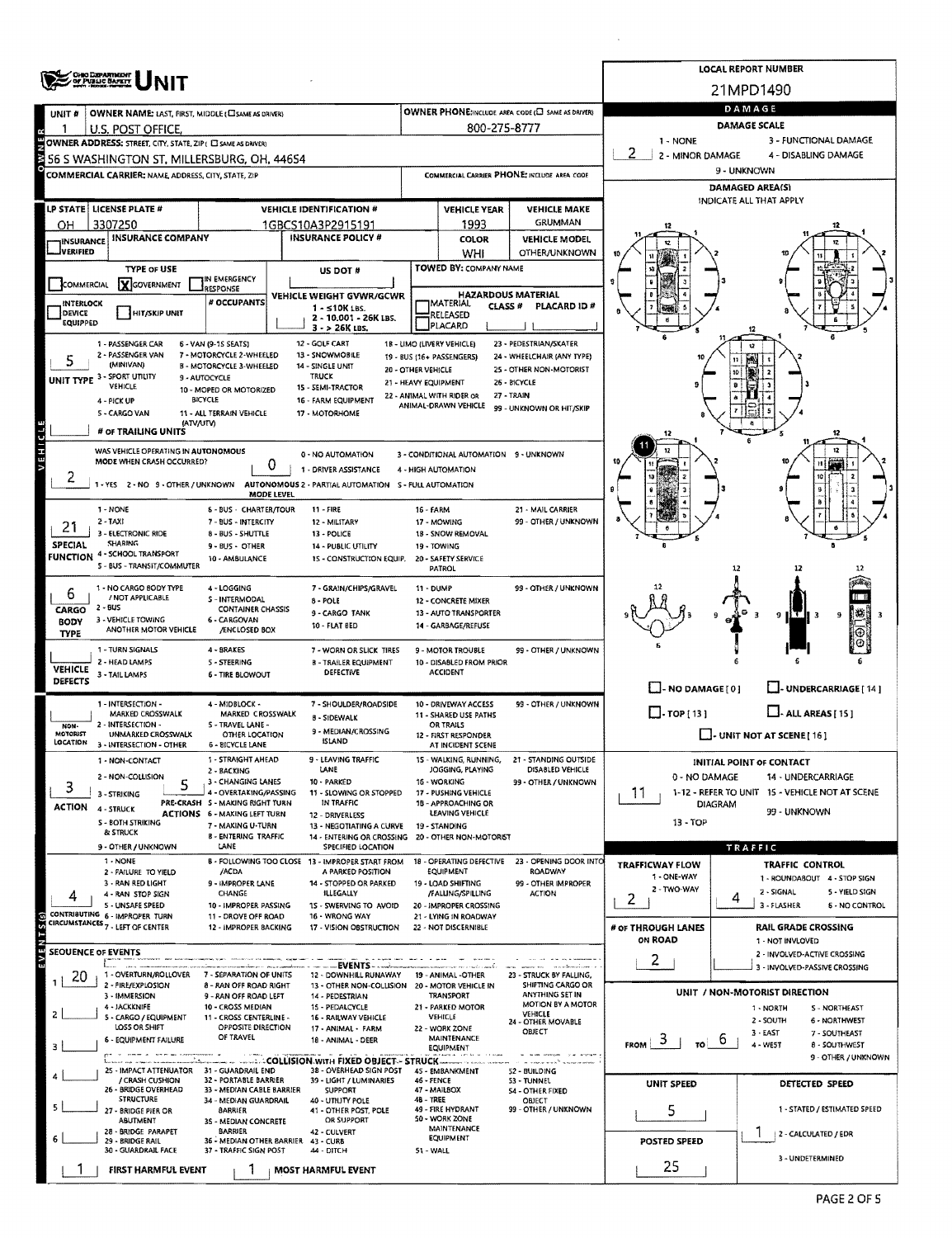|                               |                                                                                                        |                                                                        |                                                                               |                    |                                                               |                                                       |                                       |                | <b>LOCAL REPORT NUMBER</b>                                           |
|-------------------------------|--------------------------------------------------------------------------------------------------------|------------------------------------------------------------------------|-------------------------------------------------------------------------------|--------------------|---------------------------------------------------------------|-------------------------------------------------------|---------------------------------------|----------------|----------------------------------------------------------------------|
|                               | OHIO DEPARTMENT<br>Unit                                                                                |                                                                        |                                                                               |                    |                                                               |                                                       |                                       |                | 21MPD1490                                                            |
| UNIT#                         | <b>OWNER NAME: LAST, FIRST, MIDDLE (L) SAME AS DRIVER)</b>                                             |                                                                        |                                                                               |                    |                                                               | OWNER PHONE:INCLUDE AREA CODE (E SAME AS ORIVER)      |                                       |                | DAMAGE                                                               |
| 2                             | YODER, RAY, M                                                                                          |                                                                        |                                                                               |                    | 330-473-5095                                                  |                                                       |                                       |                | <b>DAMAGE SCALE</b><br>3 - FUNCTIONAL DAMAGE                         |
| 3                             | OWNER ADDRESS: STREET, CITY, STATE, ZIP ( C SAME AS ORVER)<br>28648 STATE ROUTE 643, FRESNO, OH, 43824 |                                                                        |                                                                               |                    |                                                               |                                                       | 1 - NONE<br>2 - MINOR DAMAGE          |                | 4 - DISABLING DAMAGE                                                 |
|                               | COMMERCIAL CARRIER: NAME, ADDRESS, CITY, STATE, ZIP                                                    |                                                                        |                                                                               |                    |                                                               | COMMERCIAL CARRIER PHONE: INCLUDE AREA CODE           |                                       |                | 9 - UNKNOWN                                                          |
|                               |                                                                                                        |                                                                        |                                                                               |                    |                                                               |                                                       |                                       |                | DAMAGED AREA(S)<br>INDICATE ALL THAT APPLY                           |
|                               | LP STATE   LICENSE PLATE #<br>HVZ7520                                                                  |                                                                        | <b>VEHICLE IDENTIFICATION #</b>                                               |                    | <b>VEHICLE YEAR</b>                                           | <b>VEHICLE MAKE</b><br><b>HONDA</b>                   |                                       |                |                                                                      |
| ΟН                            | <b>INSURANCE COMPANY</b>                                                                               |                                                                        | 1HGCG5658WA179661<br><b>INSURANCE POLICY #</b>                                |                    | 1998<br><b>COLOR</b>                                          | <b>VEHICLE MODEL</b>                                  |                                       |                |                                                                      |
| <b>X</b> <sup>INSURANCE</sup> | ALLSTATE                                                                                               |                                                                        | 826033052                                                                     |                    | BLK                                                           | CIVIC                                                 |                                       |                |                                                                      |
| COMMERCIAL                    | <b>TYPE OF USE</b><br><b>GOVERNMENT</b>                                                                | IN EMERGENCY                                                           | US DOT#                                                                       |                    | TOWED BY: COMPANY NAME                                        |                                                       |                                       |                |                                                                      |
| INTERLOCK                     |                                                                                                        | <b>RESPONSE</b><br># OCCUPANTS                                         | <b>VEHICLE WEIGHT GVWR/GCWR</b>                                               |                    | <b>IMATERIAL</b><br>CLASS <sup>#</sup>                        | <b>HAZARDOUS MATERIAL</b><br>PLACARD ID#              |                                       |                |                                                                      |
| DEVICE<br><b>EQUIPPED</b>     | HIT/SKIP UNIT                                                                                          |                                                                        | $1 - 510K$ LBS.<br>2 - 10.001 - 26K LBS.                                      |                    | RELEASED<br>PLACARD                                           |                                                       |                                       |                |                                                                      |
|                               | 1 - PASSENGER CAR                                                                                      | 6 - VAN (9-15 SEATS)                                                   | $3 - 26K$ LBS.<br>12 - GOLF CART                                              |                    | 18 - LIMO (LIVERY VEHICLE)                                    | 23 - PEDESTRIAN/SKATER                                |                                       |                | 12                                                                   |
|                               | 2 - PASSENGER VAN<br>(MINIVAN)                                                                         | 7 - MOTORCYCLE 2-WHEELED<br>B - MOTORCYCLE 3-WHEELED                   | 13 - SNOWMOBILE<br>14 - SINGLE UNIT                                           |                    | 19 - BUS (16+ PASSENGERS)                                     | 24 - WHEELCHAIR (ANY TYPE)<br>2S - OTHER NON-MOTORIST |                                       |                |                                                                      |
|                               | UNIT TYPE 3 - SPORT UTILITY<br>VEHICLE                                                                 | 9 - AUTOCYCLE                                                          | <b>TRUCK</b><br>1S - SEMI-TRACTOR                                             | 20 - OTHER VEHICLE | 21 - HEAVY EQUIPMENT                                          | 26 - BICYCLE                                          |                                       |                |                                                                      |
|                               | 4 - PICK UP                                                                                            | 10 - MOPED OR MOTORIZED<br>BICYCLE                                     | 16 - FARM EQUIPMENT                                                           |                    | 22 - ANIMAL WITH RIDER OR<br>ANIMAL-DRAWN VEHICLE             | 27 - TRAIN<br>99 - UNKNOWN OR HIT/SKIP                |                                       |                |                                                                      |
|                               | 5 - CARGO VAN                                                                                          | 11 - ALL TERRAIN VEHICLE<br>(ATV/UTV)                                  | 17 - MOTORHOME                                                                |                    |                                                               |                                                       |                                       |                |                                                                      |
|                               | # OF TRAILING UNITS                                                                                    |                                                                        |                                                                               |                    |                                                               |                                                       |                                       |                | 12                                                                   |
| VEHICL                        | WAS VEHICLE OPERATING IN AUTONDMOUS<br>MODE WHEN CRASH OCCURRED?                                       | 0                                                                      | 0 - NO AUTOMATION<br>1 - DRIVER ASSISTANCE                                    |                    | 3 - CONDITIONAL AUTOMATION 9 - UNKNOWN<br>4 - HIGH AUTOMATION |                                                       |                                       |                | 12                                                                   |
| ۷                             | 1-YES 2-NO 9-OTHER/UNKNOWN                                                                             |                                                                        | AUTONOMOUS 2 - PARTIAL AUTOMATION 5 - FULL AUTOMATION                         |                    |                                                               |                                                       |                                       |                |                                                                      |
|                               | 1 - NONE                                                                                               | MODE LEVEL<br>6 - BUS - CHARTER/TOUR                                   | $11 - FIRE$                                                                   | 16 - FARM          |                                                               | 21 - MAIL CARRIER                                     |                                       |                |                                                                      |
|                               | $2 - TAXI$                                                                                             | 7 - 8US - INTERCITY                                                    | 12 - MILITARY                                                                 |                    | 17 - MOWING                                                   | 99 - OTHER / UNKNOWN                                  |                                       |                |                                                                      |
| <b>SPECIAL</b>                | 3 - ELECTRONIC RIDE<br>SHARING                                                                         | 8 - BUS - SHUTTLE<br>9-8US OTHER                                       | 13 - POLICE<br>14 - PUBLIC UTILITY                                            |                    | 18 - SNOW REMOVAL<br>19 - TOWING                              |                                                       |                                       |                |                                                                      |
|                               | <b>FUNCTION 4 - SCHOOL TRANSPORT</b><br>S - BUS - TRANSIT/COMMUTER                                     | 10 - AMBULANCE                                                         | 15 - CONSTRUCTION EQUIP.                                                      |                    | 20 - SAFETY SERVICE<br>PATROL                                 |                                                       |                                       | 12             |                                                                      |
|                               | 1 - NO CARGO BODY TYPE                                                                                 | 4 - LOGGING                                                            | 7 - GRAIN/CHIPS/GRAVEL                                                        | <b>11 - DUMP</b>   |                                                               | 99 - OTHER / UNKNOWN                                  |                                       |                |                                                                      |
| CARGO                         | / NOT APPLICABLE<br>$2 - BUS$                                                                          | S - INTERMODAL<br><b>CONTAINER CHASSIS</b>                             | B - POLE                                                                      |                    | 12 - CONCRETE MIXER                                           |                                                       |                                       |                |                                                                      |
| <b>BODY</b>                   | 3 - VEHICLE TOWING<br>ANOTHER MOTOR VEHICLE                                                            | 6 - CARGOVAN<br>/ENCLOSED BOX                                          | 9-CARGO TANK<br>10 - FLAT BED                                                 |                    | 13 - AUTO TRANSPORTER<br>14 - GARBAGE/REFUSE                  |                                                       |                                       |                | - 3                                                                  |
| <b>TYPE</b>                   | 1 - TURN SIGNALS                                                                                       | 4 - BRAKES                                                             | 7 - WORN OR SLICK TIRES                                                       |                    | 9 - MOTOR TROUBLE                                             | 99 - OTHER / UNKNOWN                                  |                                       |                |                                                                      |
| <b>VEHICLE</b>                | 2 - HEAD LAMPS<br>3 - TAIL LAMPS                                                                       | S - STEERING                                                           | <b>B - TRAILER EQUIPMENT</b><br>DEFECTIVE                                     |                    | 10 - DISABLED FROM PRIOR<br><b>ACCIDENT</b>                   |                                                       |                                       |                |                                                                      |
| DEFECTS                       |                                                                                                        | <b>6 - TIRE BLOWOUT</b>                                                |                                                                               |                    |                                                               |                                                       | $\Box$ - NO DAMAGE [ 0 ]              |                | UNDERCARRIAGE [14]                                                   |
|                               | 1 - INTERSECTION -<br><b>MARKED CROSSWALK</b>                                                          | 4 - MIDBLOCK -<br>MARKED CROSSWALK                                     | 7 - SHOULDER/ROADSIDE                                                         |                    | 10 - DRIVEWAY ACCESS                                          | 99 - OTHER / UNKNOWN                                  | $\Box$ -TOP[13]                       |                | $L$ - ALL AREAS [ 15 ]                                               |
| LOCATION                      | HON-MOTORIST 2 - INTERSECTION -<br>UNMARKED CROSSWALK                                                  | 5 - TRAVEL LANE -<br>OTHER LOCATION                                    | 8 - SIDEWALK<br>9 - MEDIAN/CROSSING                                           |                    | 11 - SHARED USE PATHS<br>OR TRAILS<br>12 - FIRST RESPONDER    |                                                       |                                       |                | $\Box$ - UNIT NOT AT SCENE (16)                                      |
|                               | AT IMPACT 3 - INTERSECTION - OTHER                                                                     | <b>6 - BICYCLE LANE</b>                                                | <b>ISLAND</b>                                                                 |                    | AT INCIDENT SCENE                                             |                                                       |                                       |                |                                                                      |
|                               | 1 - NON-CONTACT                                                                                        | 1 - STRAIGHT AHEAD<br>2 - BACKING                                      | 9 - LEAVING TRAFFIC<br>LANE                                                   |                    | 15 - WALKING, RUNNING,<br>JOGGING, PLAYING                    | 21 - STANDING OUTSIDE<br>DISABLED VEHICLE             |                                       |                | INITIAL POINT OF CONTACT                                             |
| 4                             | 2 - NON-COLLISION<br>3 - STRIKING                                                                      | 3 - CHANGING LANES<br>4 - OVERTAKING/PASSING                           | 10 - PARKED<br>11 - SLOWING OR STOPPED                                        |                    | 16 WORKING<br>17 - PUSHING VEHICLE                            | 99 - OTHER / UNKNOWN                                  | 0 - NO DAMAGE<br>2                    |                | 14 - UNDERCARRIAGE<br>1-12 - REFER TO UNIT 15 - VEHICLE NOT AT SCENE |
| <b>ACTION</b>                 | 4 - STRUCK                                                                                             | PRE-CRASH 5 - MAKING RIGHT TURN<br><b>ACTIONS 6 - MAKING LEFT TURN</b> | IN TRAFFIC<br>12 - DRIVERLESS                                                 |                    | 18 - APPROACHING OR<br>LEAVING VEHICLE                        |                                                       |                                       | <b>DIAGRAM</b> | 99 - UNKNOWN                                                         |
|                               | 5 - BOTH STRIKING<br>& STRUCK                                                                          | 7 - MAKING U-TURN<br>8 - ENTERING TRAFFIC                              | 13 - NEGOTIATING A CURVE<br>14 - ENTERING OR CROSSING 20 - OTHER NON-MOTORIST |                    | 19 - STANDING                                                 |                                                       | 13 - TOP                              |                |                                                                      |
|                               | 9 - OTHER / UNKNOWN                                                                                    | LANE                                                                   | <b>SPECIFIED LOCATION</b>                                                     |                    |                                                               |                                                       |                                       |                | <b>TRAFFIC</b>                                                       |
|                               | 1 - NONE<br>2 - FAILURE TO YIELD                                                                       | /ACDA                                                                  | 8 - FOLLOWING TOO CLOSE 13 - IMPROPER START FROM<br>A PARKED POSITION         |                    | 18 - OPERATING DEFECTIVE<br>EQUIPMENT                         | 23 - OPENING DOOR INTO<br>ROADWAY                     | <b>TRAFFICWAY FLOW</b><br>1 - ONE-WAY |                | <b>TRAFFIC CONTROL</b><br>1 - ROUNDABOUT 4 - STOP SIGN               |
|                               | 3 - RAN RED LIGHT<br>4 - RAN STOP SIGN                                                                 | 9 - IMPROPER LANE<br><b>CHANGE</b>                                     | 14 - STOPPED OR PARKED<br><b>ILLEGALLY</b>                                    |                    | 19 - LOAD SHIFTING<br>/FALLING/SPILLING                       | 99 - OTHER IMPROPER<br>ACTION                         | 2 - TWO-WAY                           |                | 2 - SIGNAL<br>5 - YIELD SIGN                                         |
|                               | 5 - UNSAFE SPEED<br>CONTRIBUTING 6 - IMPROPER TURN                                                     | 10 - IMPROPER PASSING<br>11 - DROVE OFF ROAD                           | 15 - SWERVING TO AVOID<br>16 - WRONG WAY                                      |                    | 20 - IMPROPER CROSSING<br>21 - LYING IN ROADWAY               |                                                       | $\overline{a}$                        | ь              | 3 - FLASHER<br><b>6 - NO CONTROL</b>                                 |
| $\frac{5}{5}$                 | CIRCUMSTANCES 7 - LEFT OF CENTER                                                                       | 12 - IMPROPER BACKING                                                  | 17 - VISION OBSTRUCTION                                                       |                    | 22 - NOT DISCERNIBLE                                          |                                                       | # of THROUGH LANES                    |                | <b>RAIL GRADE CROSSING</b>                                           |
| Ŧ                             | <b>SEOUENCE OF EVENTS</b>                                                                              |                                                                        |                                                                               |                    |                                                               |                                                       | ON ROAD                               |                | 1 - NOT INVLOVED<br>2 - INVOLVED-ACTIVE CROSSING                     |
| 20                            | A company company of<br>1 - OVERTURN/ROLLOVER                                                          | 7 - SEPARATION OF UNITS                                                | EVENTS<br>12 - DOWNHILL RUNAWAY                                               |                    | 19 - ANIMAL - OTHER                                           | 23 - STRUCK BY FALLING,                               | 2                                     |                | 3 - INVOLVED-PASSIVE CROSSING                                        |
|                               | 2 - FIRE/EXPLOSION<br>3 - IMMERSION                                                                    | 8 - RAN OFF ROAD RIGHT<br>9 - RAN OFF ROAD LEFT                        | 13 - OTHER NON-COLLISION 20 - MOTOR VEHICLE IN<br>14 - PEDESTRIAN             |                    | TRANSPORT                                                     | SHIFTING CARGO OR<br>ANYTHING SET IN                  |                                       |                | UNIT / NON-MOTORIST DIRECTION                                        |
|                               | 4 - JACKKNIFE<br>5 - CARGO / EQUIPMENT                                                                 | 10 - CROSS MEDIAN<br>11 - CROSS CENTERLINE -                           | 15 - PEDALCYCLE<br>16 - RAILWAY VEHICLE                                       |                    | 21 - PARKED MOTOR<br><b>VEHICLE</b>                           | MOTION BY A MOTOR<br>VEHICLE                          |                                       |                | 1 - NORTH<br>5 - NORTHEAST                                           |
|                               | LOSS OR SHIFT                                                                                          | <b>OPPOSITE DIRECTION</b><br>OF TRAVEL                                 | 17 - ANIMAL - FARM                                                            |                    | 22 - WORK ZONE<br>MAINTENANCE                                 | 24 - OTHER MOVABLE<br>OBJECT                          |                                       |                | 2 - SOUTH<br><b>6 - NORTHWEST</b><br>3 - EAST<br>7 - SOUTHEAST       |
|                               | 6 - EQUIPMENT FAILURE                                                                                  |                                                                        | 18 - ANIMAL - DEER                                                            |                    | EQUIPMENT                                                     | <b><i>CONTRACTOR CALL INC</i></b>                     | $\epsilon$<br><b>FROM</b><br>TO.      |                | 4 - WEST<br><b>B-SOUTHWEST</b><br>9 - OTHER / UNKNOWN                |
|                               | 25 - IMPACT ATTENUATOR 31 - GUARDRAIL END                                                              |                                                                        | COLLISION WITH FIXED OBJECT - STRUCK<br>3B - OVERHEAD SIGN POST               |                    | 45 - EMBANKMENT                                               | 52 - BUILDING                                         |                                       |                |                                                                      |
|                               | / CRASH CUSHION<br>26 - BRIDGE OVERHEAD<br><b>STRUCTURE</b>                                            | 32 - PORTABLE BARRIER<br>33 - MEDIAN CABLE BARRIER                     | 39 - LIGHT / LUMINARIES<br><b>SUPPORT</b>                                     | <b>46 - FENCE</b>  | 47 - MAILBOX                                                  | 53 - TUNNEL<br>54 - OTHER FIXED                       | UNIT SPEED                            |                | DETECTED SPEED                                                       |
|                               | 27 - BRIDGE PIER OR                                                                                    | 34 - MEDIAN GUARDRAIL<br><b>BARRIER</b>                                | 40 - UTILITY POLE<br>41 - OTHER POST, POLE                                    | $48 - TREE$        | 49 - FIRE HYDRANT<br>50 - WORK ZONE                           | OBJECT<br>99 - OTHER / UNKNOWN                        | 25                                    |                | 1 - STATED / ESTIMATED SPEED                                         |
|                               | <b>ABUTMENT</b><br>28 - BRIDGE PARAPET                                                                 | 35 - MEDIAN CONCRETE<br><b>BARRIER</b>                                 | OR SUPPORT<br>42 - CULVERT                                                    |                    | <b>MAINTENANCE</b><br><b>EQUIPMENT</b>                        |                                                       |                                       |                | 2 - CALCULATED / EDR                                                 |
|                               | 29 - BRIDGE RAIL<br>30 - GUARDRAIL FACE                                                                | 36 - MEDIAN OTHER BARRIER 43 - CURB<br>37 - TRAFFIC SIGN POST          | 44 - DITCH                                                                    | 51 - WALL          |                                                               |                                                       | POSTED SPEED                          |                | 3 - UNDETERMINED                                                     |
|                               | <b>FIRST HARMFUL EVENT</b>                                                                             |                                                                        | MOST HARMFUL EVENT                                                            |                    |                                                               |                                                       | 25                                    |                |                                                                      |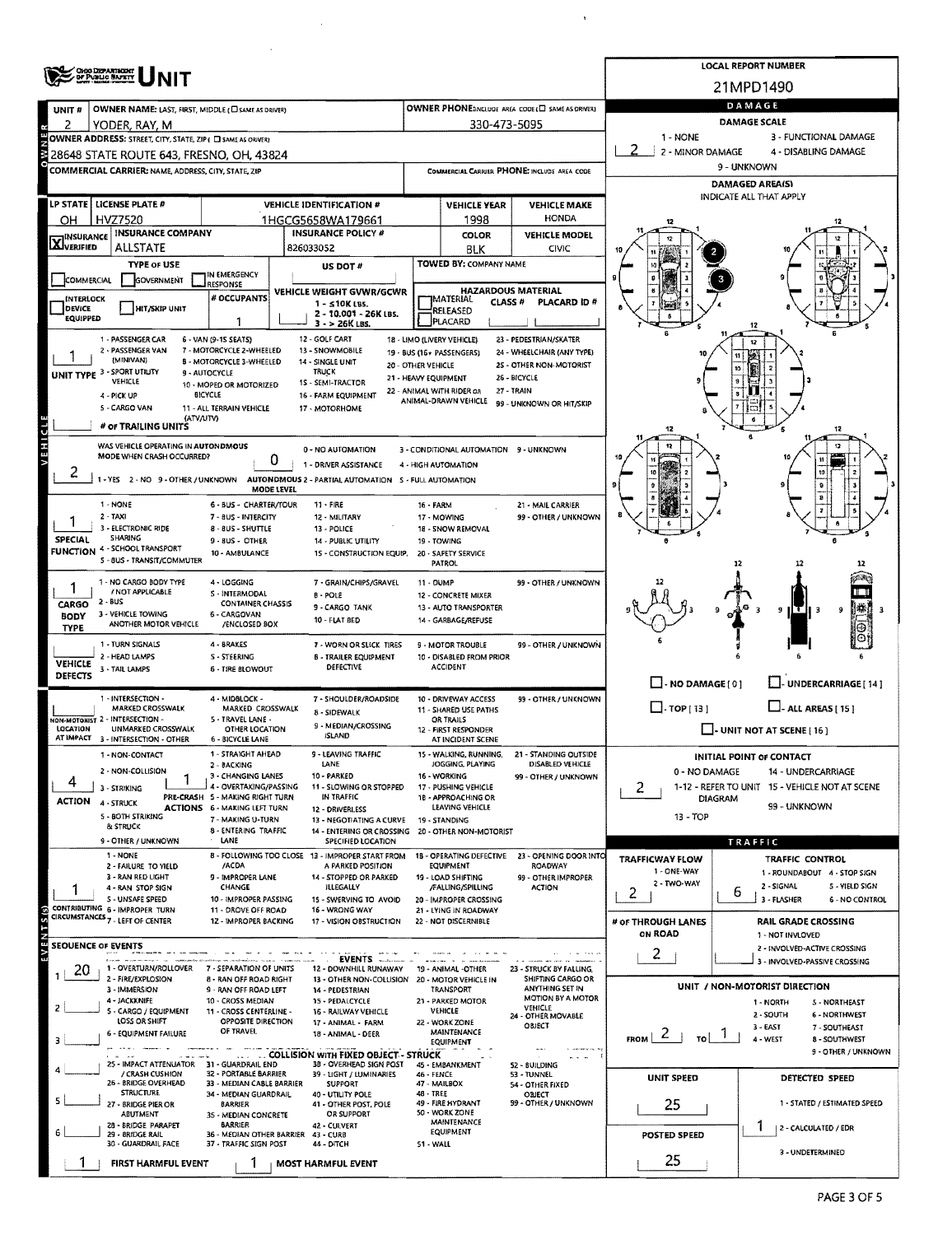| <b>Caro Danaminon</b>                                |                                          |                    | <b>MOTORIST / NON-MOTORIST</b>                                                   |                                      |                                                                                    |                                     |                                                 |               |                                                                             |                        |                                          | <b>LOCAL REPORT NUMBER</b>                                    | 21MPD1490          |                                  |                                         |                               |  |
|------------------------------------------------------|------------------------------------------|--------------------|----------------------------------------------------------------------------------|--------------------------------------|------------------------------------------------------------------------------------|-------------------------------------|-------------------------------------------------|---------------|-----------------------------------------------------------------------------|------------------------|------------------------------------------|---------------------------------------------------------------|--------------------|----------------------------------|-----------------------------------------|-------------------------------|--|
| UNIT #                                               |                                          |                    | <b>NAME: LAST, FIRST, MIDDLE</b>                                                 |                                      |                                                                                    |                                     |                                                 |               |                                                                             |                        |                                          | DATE OF BIRTH                                                 |                    |                                  | AGE                                     | <b>GENDER</b>                 |  |
| 1                                                    |                                          |                    | KOCHHEISER, NANCY, B                                                             |                                      |                                                                                    |                                     |                                                 |               |                                                                             |                        |                                          | 11/30/1984                                                    |                    |                                  | 36                                      | F                             |  |
|                                                      | <b>ADDRESS: STREET, CITY, STATE, ZIP</b> |                    |                                                                                  |                                      |                                                                                    |                                     |                                                 |               |                                                                             |                        |                                          | <b>CONTACT PHONE - INCLUDE AREA CODE</b>                      |                    |                                  |                                         |                               |  |
| <b>OTORI</b>                                         |                                          |                    | 1096 BECKY DR., MANSFIELD, OH, 44901                                             |                                      |                                                                                    |                                     |                                                 |               |                                                                             |                        | 419-612-4388                             |                                                               |                    |                                  |                                         |                               |  |
|                                                      | <b>INJURIES INJURED</b><br><b>TAKEN</b>  |                    | <b>EMS AGENCY (NAME)</b>                                                         |                                      |                                                                                    |                                     | INJURED TAKEN TO: MEDICAL FACILITY (NAME, CITY) |               | <b>SAFETY EQUIPMENT</b><br><b>USED</b>                                      |                        | 1DOT-Compliant                           | <b>SEATING</b><br>POSITION                                    |                    | AIR BAG USAGE                    | EJECTION                                | <b>TRAPPED</b>                |  |
| 5                                                    | BY<br>$\mathbf{1}$                       |                    |                                                                                  |                                      |                                                                                    |                                     |                                                 |               | 4                                                                           |                        | <b>MC HELMET</b>                         | 3                                                             | ı                  |                                  | 1                                       | 1                             |  |
|                                                      |                                          |                    | OL STATE OPERATOR LICENSE NUMBER                                                 |                                      |                                                                                    | OFFENSE CHARGED                     |                                                 | LOCAL<br>CODE | OFFENSE DESCRIPTION                                                         |                        |                                          |                                                               |                    | <b>CITATION NUMBER</b>           |                                         |                               |  |
| OН                                                   | TH229939                                 |                    |                                                                                  |                                      | 4511.43A                                                                           |                                     |                                                 |               | <b>EXCEPT WHEN DIRECTED TO PROCEE</b>                                       |                        |                                          |                                                               | 12770              |                                  |                                         |                               |  |
| OL CLASS                                             |                                          | <b>ENDORSEMENT</b> | <b>RESTRICTION SELECT UP TO 3</b>                                                | <b>DRIVER</b>                        | <b>DISTRACTED</b>                                                                  |                                     | ALCOHOL / DRUG SUSPECTED                        |               | <b>CONDITION</b>                                                            |                        |                                          | <b>ALCOHOL TEST</b>                                           |                    |                                  | <b>DRUG TEST(S)</b>                     |                               |  |
| 4                                                    |                                          |                    |                                                                                  | $BY_1$                               |                                                                                    | <b>ALCOHOL</b><br><b>OTHER DRUG</b> | <b>MARIJUANA</b>                                |               | -1                                                                          | <b>STATUS</b><br>1     | <b>TYPE</b><br>1                         | VALUE                                                         | <b>STATUS</b><br>1 | <b>TYPE</b><br>1                 |                                         | <b>RESULTS SELECT UP TO 4</b> |  |
| UNIT #                                               |                                          |                    | <b>NAME: LAST, FIRST, MIDDLE</b>                                                 |                                      |                                                                                    |                                     |                                                 |               |                                                                             |                        |                                          | DATE OF BIRTH                                                 |                    |                                  | AGE                                     | <b>GENDER</b>                 |  |
| 2                                                    |                                          |                    | HUSK, KAYLA, N                                                                   |                                      |                                                                                    |                                     |                                                 |               |                                                                             |                        |                                          | 01/05/1989                                                    |                    |                                  | 32                                      | F                             |  |
|                                                      | <b>ADDRESS: STREET, CITY, STATE, ZIP</b> |                    |                                                                                  |                                      |                                                                                    |                                     |                                                 |               |                                                                             |                        |                                          | <b>CONTACT PHONE - INCLUDE AREA CODE</b>                      |                    |                                  |                                         |                               |  |
| ros                                                  |                                          |                    | 72107 BRIDGE RD., KIMBOLTON, OH, 43749                                           |                                      |                                                                                    |                                     |                                                 |               |                                                                             |                        | 330-473-5095                             |                                                               |                    |                                  |                                         |                               |  |
|                                                      | <b>INJURIES IINJURED</b><br><b>TAKEN</b> |                    | <b>EMS AGENCY (NAME)</b>                                                         |                                      |                                                                                    |                                     | INJURED TAKEN TO; MEDICAL FACILITY (NAME, CITY) |               | <b>SAFETY EQUIPMENT</b><br>USED                                             |                        | DOT-COMPLIANT                            | SEATING<br><b>POSITION</b>                                    |                    | AIR BAG USAGE                    | <b>EJECTION</b>                         | <b>TRAPPEO</b>                |  |
| 5                                                    | BY<br>1 <sup>t</sup>                     |                    |                                                                                  |                                      |                                                                                    |                                     |                                                 |               | 4                                                                           |                        | IMC HELMET                               | 1                                                             |                    | 1                                |                                         | 1                             |  |
|                                                      |                                          |                    | OL STATE OPERATOR LICENSE NUMBER                                                 |                                      |                                                                                    | OFFENSE CHARGED                     |                                                 | LOCAL<br>CODE | OFFENSE DESCRIPTION                                                         |                        |                                          |                                                               |                    | <b>CITATION NUMBER</b>           |                                         |                               |  |
| OН                                                   | SV763397                                 |                    |                                                                                  |                                      |                                                                                    |                                     |                                                 |               |                                                                             |                        |                                          |                                                               |                    |                                  |                                         |                               |  |
| OL CLASS                                             |                                          | ENDORSEMENT        | <b>RESTRICTION SELECT UP TO 3</b>                                                | <b>DRIVER</b>                        |                                                                                    |                                     | ALCOHOL / DRUG SUSPECTED                        |               | <b>CONDITION</b>                                                            |                        |                                          | ALCOHOL TEST                                                  |                    |                                  | DRUG TEST(S)                            |                               |  |
| 4                                                    |                                          |                    |                                                                                  | $BY_1$                               | <b>DISTRACTED</b>                                                                  | ALCOHOL<br>OTHER DRUG               | MARUUANA                                        |               | -1                                                                          | <b>STATUS</b><br>1     | <b>TYPE</b>                              | VALUE                                                         | <b>STATUS</b><br>1 | TYPE<br>1                        |                                         | RESULTS SELECT UP TO 4        |  |
| UNIT <sup>#</sup>                                    |                                          |                    | <b>NAME: LAST, FIRST, MIDDLE</b>                                                 |                                      |                                                                                    |                                     |                                                 |               |                                                                             |                        |                                          | <b>DATE OF BIRTH</b>                                          |                    |                                  | AGE                                     | <b>GENDER</b>                 |  |
|                                                      |                                          |                    |                                                                                  |                                      |                                                                                    |                                     |                                                 |               |                                                                             |                        |                                          |                                                               |                    |                                  |                                         |                               |  |
|                                                      | <b>ADDRESS: STREET, CITY, STATE, ZIP</b> |                    |                                                                                  |                                      |                                                                                    |                                     |                                                 |               |                                                                             |                        | <b>CONTACT PHONE - INCLUDE AREA CODE</b> |                                                               |                    |                                  |                                         |                               |  |
|                                                      |                                          |                    |                                                                                  |                                      |                                                                                    |                                     |                                                 |               |                                                                             |                        |                                          |                                                               |                    |                                  |                                         |                               |  |
| M-NON                                                | INJURIES INJURED<br>TAKEN                |                    | <b>EMS AGENCY (NAME)</b>                                                         |                                      | <b>SAFETY EQUIPMENT</b><br>INJURED TAKEN TO; MEDICAL FACILITY (NAME, CITY)<br>USED |                                     |                                                 |               |                                                                             |                        | <b>DOT-COMPLIANT</b>                     | <b>SEATING</b><br><b>POSITION</b>                             |                    |                                  | AIR BAG USAGE EJECTION                  | <b>TRAPPED</b>                |  |
|                                                      | BY                                       |                    |                                                                                  |                                      |                                                                                    |                                     |                                                 |               |                                                                             | <sup>J</sup> MC HELMET |                                          |                                                               |                    |                                  |                                         |                               |  |
|                                                      |                                          |                    | OL STATE OPERATOR LICENSE NUMBER                                                 |                                      |                                                                                    | <b>OFFENSE CHARGED</b>              |                                                 | LOCAL<br>CODE | OFFENSE DESCRIPTION                                                         |                        |                                          | <b>CITATION NUMBER</b>                                        |                    |                                  |                                         |                               |  |
|                                                      |                                          | <b>ENDORSEMENT</b> |                                                                                  |                                      |                                                                                    |                                     |                                                 |               |                                                                             |                        |                                          | <b>ALCOHOL TEST</b>                                           |                    |                                  |                                         |                               |  |
| OL CLASS                                             |                                          |                    | <b>RESTRICTION SELECT UP TO 3</b>                                                | <b>DRIVER</b>                        | <b>DISTRACTED</b>                                                                  | ALCOHOL                             | ALCOHOL / DRUG SUSPECTED<br>MARIJUANA           |               | <b>CONDITION</b>                                                            | <b>STATUS</b>          | TYPE                                     | VALUE                                                         | <b>STATUS</b>      | TYPE                             | DRUG TEST(S)                            | RESULTS SELECT UP TO 4        |  |
|                                                      |                                          |                    |                                                                                  | BY                                   |                                                                                    | OTHER DRUG                          |                                                 |               |                                                                             |                        |                                          |                                                               |                    |                                  |                                         |                               |  |
|                                                      | IN IHRIFS                                |                    | SEATING POSITION                                                                 |                                      | AIR RAG                                                                            | н                                   | OL CLASS                                        |               | OL RESTRICTION(S) DRIVER DISTRACTION                                        |                        |                                          |                                                               |                    |                                  | TECT CTATHE                             |                               |  |
| - FATAL<br>2 - SUSPECTED SERIOUS                     |                                          |                    | 1 - FRONT - LEFT SIDE<br><b>MOTORCYCLE DRIVERY</b>                               |                                      | 1 - NOT DEPLOYED<br>2 - DEPLOYED FRONT.                                            |                                     | 1 - CLASS A                                     |               | <b>1 - ALCOHOL INTERLOCK</b><br>DEVICE.                                     |                        |                                          | <b>I NOT DISTRACTED</b><br>2 - MANUALLY OPERATING AN          |                    |                                  | 1 - NONE GIVEN<br>2 - TEST REFUSED      |                               |  |
| INJURY<br>3 - SUSPECTED MINOR                        |                                          |                    | 2 - FRONT - MIDDLE<br>3 - FRONT - RIGHT SIDE                                     | 3 - DEPLOYED SIDE                    | 4 - DEPLOYED BOTH                                                                  |                                     | 2 - CLASS B<br>3 - CLASS C.                     |               | 2 - CDL INTRASTATE ONLY<br>3 - CORRECTIVE LENSES                            |                        |                                          | <b>ELECTRONIC</b><br>COMMUNICATION DEVICE                     |                    | 3 - TEST GIVEN,                  |                                         | CONTAMINATED SAMPLE           |  |
| <b>INJURY</b> A<br>4 - POSSIBLE INJURY               |                                          |                    | SECOND - LEFT SIDE<br>(MOTORCYCLE PASSENGER).                                    | <b>FRONT/SIDE</b>                    | S - NOT APPLICABLE                                                                 |                                     | 4 - REGULAR CLASS                               |               | - FARM WAIVER<br><b>15 - EXCEPT CLASS A BUS</b>                             |                        |                                          | (TEXTING, TYPING, 2)<br>האו ומוח<br>3 - TALKING ON HANDS-FREE |                    | 4 - TEST GIVEN,                  | /UNUSABLE ™‱? a 1                       |                               |  |
| 5 - NO APPARENT INJURY                               |                                          |                    | - SECOND - MIDDLE<br>6 - SECOND - RIGHT SIDE                                     |                                      | 9 - DEPLOYMENT UNKNOWN                                                             |                                     | $(OHIO = D)$<br>5 - M/C MOPED ONLY              |               | <b>6 - EXCEPT CLASS A</b><br>& CLASS B BUS<br><b>EXCEPT TRACTOR-TRAILER</b> |                        |                                          | COMMUNICATION DEVICE<br>4 - TALKING ON HAND-HELD              |                    | 5 - TEST GIVEN,                  | <b>RESULTS KNOWN</b>                    |                               |  |
|                                                      | 解理<br>INJURIES TAKEN BY                  |                    | <b>17 - THIRD FLEFT SIDE</b><br>(MOTORCYCLE SIDE CAR)                            |                                      | <b>EJECTION</b>                                                                    |                                     | 6 - NO VALID OL                                 |               | <b>B - INTERMEDIATE LICENSE</b><br><b>RESTRICTIONS</b>                      |                        |                                          | COMMUNICATION DEVICE<br>5 - OTHER ACTIVITY WITH AN            |                    |                                  | RESULTS UNKNOWN                         |                               |  |
|                                                      | - NOT TRANSPORTED                        |                    | B - THÌRD - MIDDLE<br>9 - THIRD - RIGHT SIDE                                     | 1 - NOT EJECTED                      | 2 - PARTIALLY EJECTED<br><b>3 - TOTALLY EJECTED</b>                                |                                     | <b>OL ENDORSEMENT</b>                           |               | LEARNER'S PERMIT<br>RESTRICTIONS.                                           |                        |                                          | ELECTRONIC DEVICE<br>6 PASSENGER                              |                    | 1:- NONE                         |                                         | <b>ALCOHOL TEST TYPE</b>      |  |
| 2 - EMS                                              | <b>/TREATED AT SCENE</b>                 |                    | 10 - SLEEPER SECTION<br>OF TRUCK CAB                                             |                                      | 4 - NOT APPLICABLE                                                                 |                                     | H - HAZMAT                                      |               | 10 - UMITED TO DAYUGHT<br>ONLY                                              |                        |                                          | <b>17 - OTHER DISTRACTION</b><br>INSIDE THE VEHICLE           |                    | 2 - BLOOD<br>3 - URINE           |                                         |                               |  |
| 3 - POLICE                                           |                                          |                    | 11 - PASSENGER IN<br>OTHER ENCLOSED CARGO®                                       |                                      | <b>TRAPPED</b>                                                                     |                                     | M ~ MOTORCYCLE<br>P - PASSENGER -               |               | - LIMITED TO EMPLOYMENT<br>11.<br>12 - LIMITED OTHER                        |                        |                                          | 8 - OTHER DISTRACTION<br>OUTSIDE THE VEHICLE                  |                    | 4 - BREATH<br>S-OTHER            |                                         |                               |  |
| 9 - OTHER / UNKNOWN                                  |                                          |                    | AREA (NON-TRAILING UNIT,<br>BUS, PICK-UP WITH CAPI                               | 1 - NOT TRAPPED<br>2 - EXTRICATED BY |                                                                                    |                                     | $\mathsf{N}$ – TANKER $\mathsf{\dot{S}}$        |               | 13 - MECHANICAL DEVICES<br>(SPECIAL BRAKES, HAND                            |                        |                                          | 9 - OTHER / UNKNOWN<br><b>CONDITION</b>                       |                    |                                  | <b>DRUG TEST TYPE</b>                   |                               |  |
| 1 - NONE USED <sup>e 17</sup>                        | <b>SAFETY EQUIPMENT</b>                  |                    | <b>PASSENGER IN</b><br>UNENCLOSED CARGO AREA 13 - FREED BY<br>13 - TRAILING UNIT |                                      | MECHANICAL MEANS                                                                   | NON-MECHANICAL MEANS                | Q - MOTOR SCOOTER<br>R - THREE-WHEEL            |               | CONTROLS, OR OTHER.<br>ADAPTIVE DEVICES)                                    |                        |                                          | APPARENTLY NORMAL<br>2 - PHYSICAL IMPAIRMENT                  |                    | · NONE<br>2 - BLOOD<br>3 - URINE |                                         |                               |  |
| 2 - SHOULDER BELT ONLY<br>USED: A. K                 |                                          |                    | 14 - RIDING ON VEHICLE                                                           |                                      |                                                                                    |                                     | <b>MOTORCYCLE</b><br>S - SCHOOL BUS             |               | 14 - MIUTARY VEHICLES ONLY<br>1S - MOTOR VEHICLES                           |                        |                                          | 3 - EMOTIONAL (E.G.,                                          |                    | 4 OTHER                          |                                         |                               |  |
| 3 - LAP BELT ONLY USED<br>4 - SHOULDER & LAP BELT    |                                          |                    | EXTERIOR.<br>(NON-TRAILING UNIT)<br>15 - NON-MOTORIST                            |                                      |                                                                                    |                                     | - DOUBLE & TRIPLE                               |               | <b>WITHOUT AIR BRAKES</b><br>16 - OUTSIDE MIRROR<br>17 - PROSTHETIC AID     |                        |                                          | DEPRESSED, ANGRY<br><b>DISTURBED)</b><br>4 - ILLNESS          |                    |                                  |                                         | <b>DRUG TEST RESULT(S)</b>    |  |
| USED<br>5 - CHILD RESTRAINT SYSTEM                   |                                          |                    | 99 - OTHER / UNKNOWN                                                             |                                      |                                                                                    |                                     | <b>TRAILERS</b><br>X - TANKER / HAZMAT          |               | 18 - OTHER                                                                  |                        |                                          | FELL ASLEEP, FAINTED,<br>FATIGUED, ETC.                       |                    |                                  | 1 - AMPHETAMINES<br>2 - BARBITURATES    |                               |  |
|                                                      | - FORWARD FACING                         |                    |                                                                                  |                                      |                                                                                    |                                     |                                                 |               |                                                                             |                        |                                          | 6 UNDER THE INFLUENCE OF                                      |                    |                                  | 3 - BENZODIAZEPINES<br>4 - CANNABINOIDS |                               |  |
| 6 - CHILD RESTRAINT SYSTEM<br>- REAR FACING          |                                          |                    |                                                                                  |                                      |                                                                                    |                                     | GENDER<br>$\mathbb{R}^2$ F - FEMALE             |               |                                                                             |                        |                                          | MEDICATIONS / DRUGS /<br><b>ALCOHOL</b>                       |                    | <b>S - COCAINE</b>               | 5 - OPIATES / OPIOIDS:                  |                               |  |
| 7° BOOSTER SEAT<br><b>8 - HELMET USED</b>            |                                          |                    |                                                                                  |                                      |                                                                                    |                                     | M - MALE                                        |               | nspi                                                                        |                        |                                          | - OTHER / UNKNOWN                                             |                    | <b>7 - OTHER</b>                 | 8 - NEGATIVE RESULTS                    |                               |  |
| 9 - PROTECTIVE PADS USED<br>10 - REFLECTIVE CLOTHING | (ELBOWS, KNEES, ETC)                     |                    |                                                                                  |                                      |                                                                                    |                                     | U - OTHER / UNKNOWN                             |               |                                                                             |                        |                                          |                                                               |                    |                                  |                                         |                               |  |
| 11 - LIGHTING - PEDESTRIAN                           | / BICYCLE ONLY                           |                    |                                                                                  |                                      |                                                                                    |                                     |                                                 |               |                                                                             |                        |                                          |                                                               |                    |                                  |                                         |                               |  |
| 99 - OTHER / UNKNOWN                                 |                                          |                    |                                                                                  |                                      |                                                                                    |                                     |                                                 |               |                                                                             |                        |                                          |                                                               |                    |                                  |                                         |                               |  |

 $\hat{\boldsymbol{\beta}}$ 

 $\mathbf{x}^{\prime}$